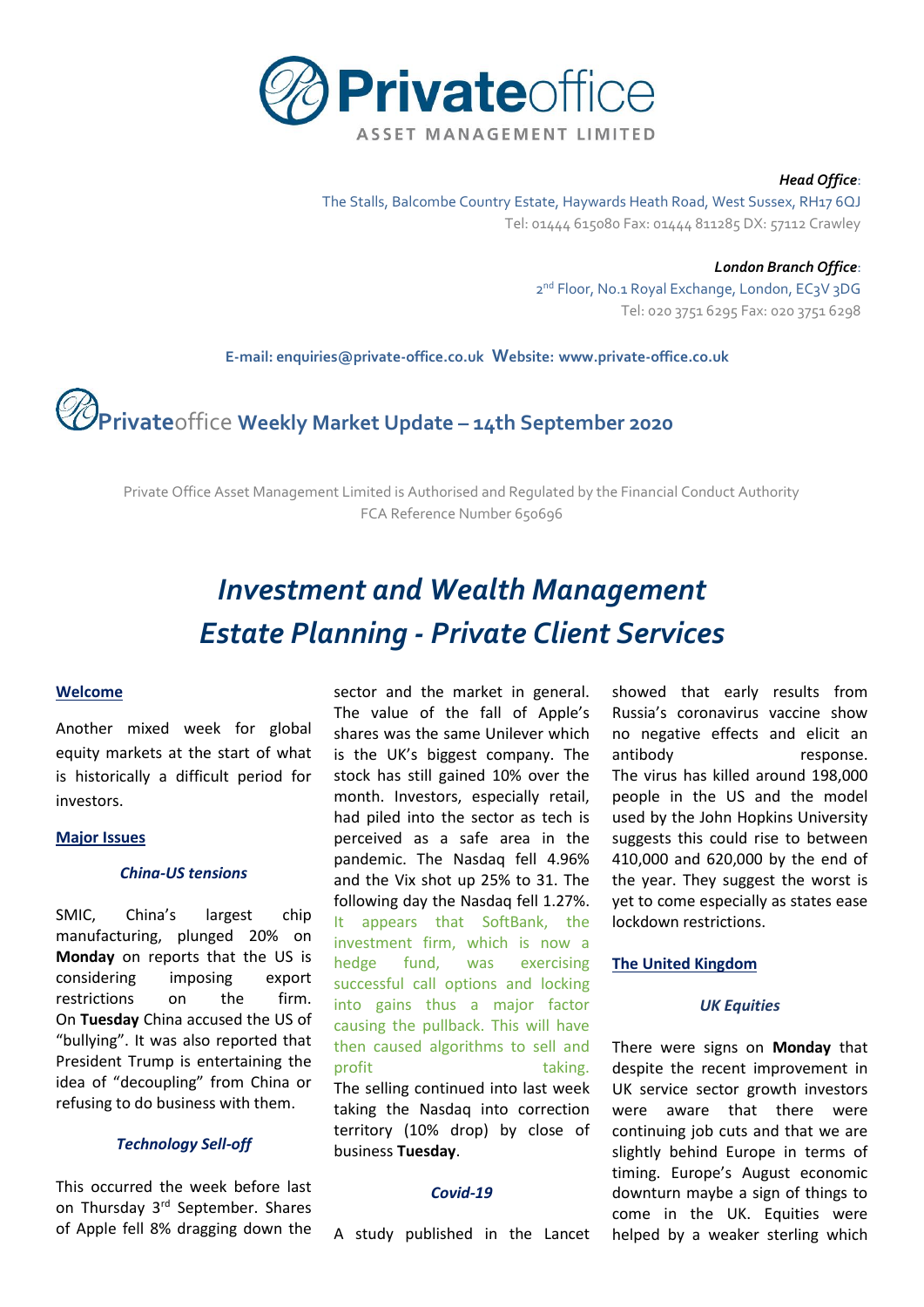allowed overseas earners to drag the FT100 higher. Travel stocks were lower following a spike in Covid-19 cases over the weekend. The FT100 closed 2.31% higher at 5933 with the FT250 adding 1.66%. On **Tuesday** sterling fell further allowing the FT100 to remain unchanged as other markets followed the Nasdaq lower. The FT250 also remained on the flatline. AstraZeneca shares dipped 1.05% and the recovered for a gain of 0.5% on **Wednesday** as the company said that late-stage trials of its Covid-19 vaccine had been put on hold due to a suspected serious adverse reaction to a participant. Shares in pub companies fell after the government announcement on gatherings of no more than six people. This had a greater effect on the domestic stocks trading on the FT250 which fell 0.17%. The FT100 benefited from more weak sterling and a Wall Street rebound and it rose 1.39%. Supermarkets led the FT100 lower on **Thursday** as Morrison's profits disappointed. AstraZeneca said it would know before the end of the year whether its experimental Covid-19 vaccine is effective. It hopes to resume trials soon. The FT100 and FT250 both fell 0.13%. The UK and Japan agreed in principle to a trade deal on **Friday**. The FT added 0.48% to finished the week 4.05% higher and for once outperforming its peers. The FT250 dipped 0.1% on Brexit worries but ended the week 1.26% higher.

# *GDP July*

The economy grew by 6.6% in July, for its third consecutive month, as businesses continued to re-open. It is predicted that the economy will stall over the next couple if months and not get back to pre-Covid levels until late 2022. The economy remains 11.7% smaller than February and next sets of figures will be after furlough has ended.

# **The United States**

### *US Equities*

The markets were shut for "Labor Day" on **Monday**. On **Tuesday** there was still a buzz from recent figures showing that the service sector had grown at the fastest rate in 17 months during August. New orders and staffing levels were also seen to increase which provided hope that the economy was continuing to recover. However, the recent large falls in technology left investors confused and cautious. Tesla shares dropped 21% as it was not included in the new S&P500 index changes. It was reported that Apple will start producing 5G phones this month. This did not help the share which fell 7% as the technology sell-off continued taking the Nasdaq, which fell 4%, into correction territory. The index has fallen 10% in three sessions from its all-time high. The Dow and S&P lost 2.25% and 2.78% respectively but the Vix remained at 30 suggesting the immediate panic was over. The three-session skid ended on **Wednesday** as some hedge funds moved into the recently battered technology sector. Tesla rebounded 11% and Apple 4%. There was some selling into the close, but the S&P still gained 2%, the Dow 1.95% and the Nasdaq 2.71%. There is still a lot of cash on the side lines looking for opportunities to get back in. The selling in March was on a massive scale but the buyback is a lot slower for many investors. Weekly jobs figures on **Thursday** showed very little change from the week before. There was little improvement in the high levels of new and existing claims which is a growing concern that the recovery is stalling. Inflation appeared to be picking up at the factory gate as producer prices moved up 0.3%, a sign of increased demand. The failure of the Republicans to ger a stimulus bill through the Senate caused markets to swing wildly from

gains to substantial losses. The Dow lost 1.45%. the S&P 1.76% and the Nasdaq 1.99%. Technology led the downturn, but all sectors suffered from the disappointment. Oracle's better than expected earnings due to more cloud-based products gave technology a boost on **Friday**. However technology selling continued and the Nasdaq fell 0.6% taking the week's loss to 4.1%, the worst since March. The Dow added 0.48% to end the week with a loss of 1.7% and the &P was unchanged for a weekly loss of 2.5%. It stayed above the 50-day moving average which was a good sign and but may be tested in coming sessions.

# *US Bonds*

The ten-year opened at 0.69% on **Tuesday** well off the August low of 0.55%.

Like ourselves some investors are thinking that bonds are too expensive and the returns to low and are thus looking at other areas for  $\qquad \qquad$  growth. The ten year yield moved to 0.71% on **Thursday** as money left bonds and headed to the recovering equity market.

However, the rejection of the "slimmed down" stimulus package saw bonds pick up and the 10 year was trading at 0.671% on **Friday**.

# **European Markets**

**Monday** saw European investors considering the recent €100bn stimulus plan from France and the signs from the service sector that recovery had slowed during August. Germany reported that industrial production had risen for the third month in a row, but the recovery had lost a bit of pace. The Dax led Europe higher closing with a gain of 1.88%. Figures on **Tuesday** showed German exports jumping in a sign that the country is emerging from the slump and reinforces the belief that global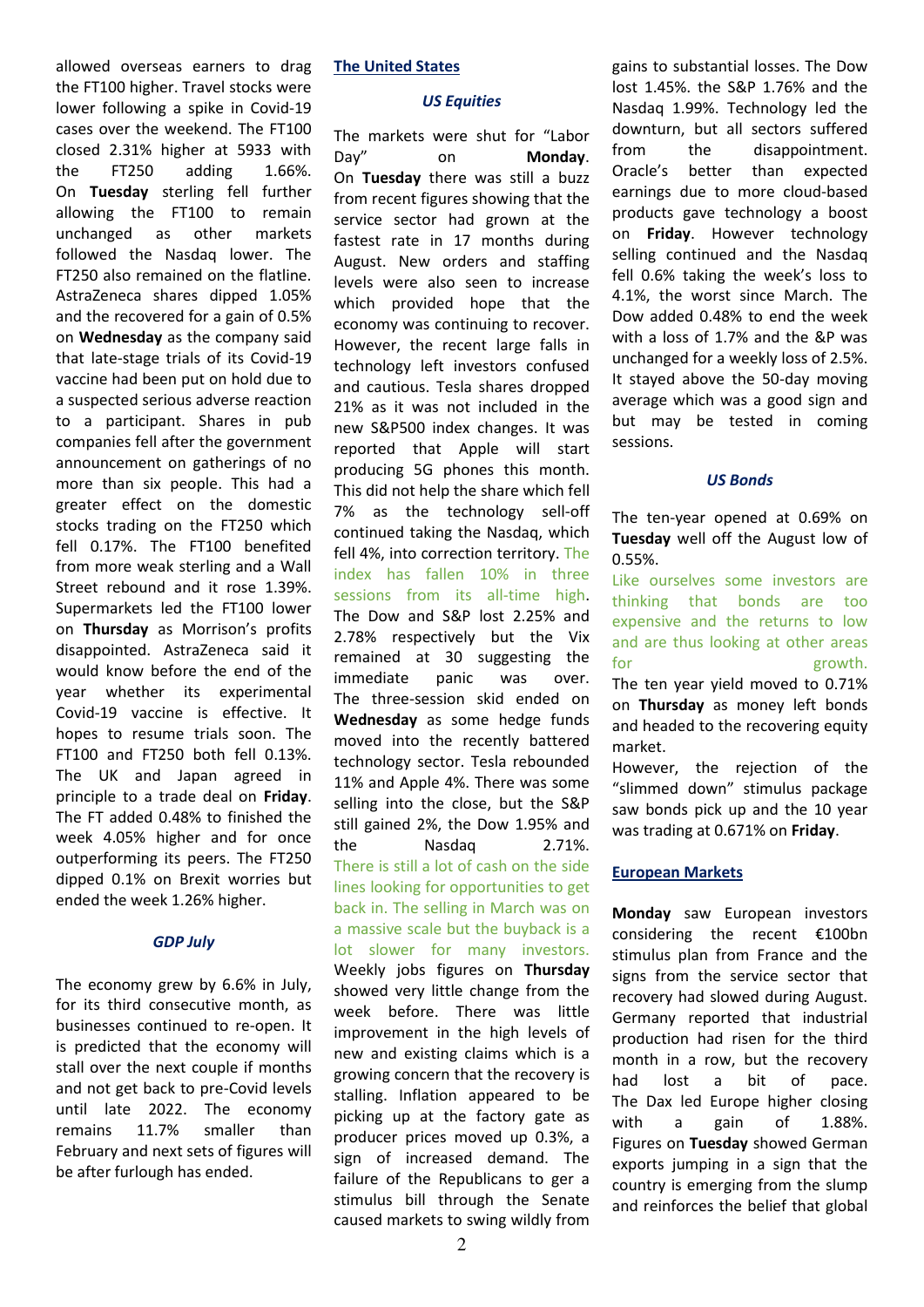demand is picking up. The Dax lost 1.01% as Wall Street continued to slide. However, the index added 2.07% on **Wednesday** as US stocks recovered some lost ground. **Thursday** was initially influenced by the ECB and thus trading was cautious and ultimately investors disappointed about lack of stimulus and a thus strong currency. The Dax lost 0.26%. **Friday** was a nervous trading day as investors waited for Wall Street to open and provide some direction. The Dax lost 0.05% but managed a weekly gain of 1.64%.

# *ECB Meeting*

Lending and deposit rates were unchanged, at zero and minus 0.5%, respectively and the bond buying program left intact. It was hoped that the stimulus program would be increased to take some of the heat out of the strong Euro and help inflation to rise. The stronger Euro is damaging Europe's exports.

### *Asian Markets*

Equities followed Wall Street lower on **Monday** despite data showing that Chinese exports had risen 9.5% year on year although imports declined 2.1% over the same period. It was the biggest jump in exports in 18-momths helped by medical supplies and computers. The drop in domestic demand is disappointing given that China eased restrictions earlier than other countries. Shanghai and the Nikkei fell 0.5% and 1.87% respectively. Positive rises of 0.8% and 0.72% for the Nikkei and Shanghai on **Tuesday**. The second reading of Japan's GDP was revised down from 27.8% to 28.1% contraction in Q2 versus Q2 last vear. Asia followed Wall Street's decline with the Nikkei falling 1.04% and Shanghai 1.86% on **Wednesday**. Chinese inflation came in as expected showing that consumer prices were rising in a healthy manner but that factory gate prices were slowing which may indicate a lack of demand. Asia was mostly up on **Thursday** on the back of a strong US session. The Nikkei added 0.88%. However, Shanghai continued to remain under its recent cloud and declined 0.61%. Asia ignored a negative performance on Wall Street and instead looked at the S&P and Nasdaq futures markets which were positive on **Friday**. The Nikkei added 0.74% making a weekly gain of 0.88% and Shanghai rose 0.8% but lost 2.82% on the week+

# **Commodities**

# *Oil & Gold*

Brent slipped to \$42.15 on **Monday**, its lowest level since July, as Saudi Arabia cut the price of its oil. This indicates weaker demand for crude in a world which there is still plenty of supply. Gold was steady at \$1934. Brent fell to \$40.22 on **Tuesday** on concerns that demand would fall after the end of the US driving season. The tech selloff saw investors panic to the US dollar and gold slipped to \$1917. Gold shot up to \$1951 as the dollar weakened on an equity rebound on Wall Street on **Wednesday**. This also dragged Brent up to \$40.8. Brent dipped below \$40 on **Friday** as data showed a surprise build up in US crude stockpiles. Gold remained around \$1955 as frazzled nerves continued to dominate equity trading.

# **Sterling & Dollar**

On **Monday** the pound was coming off the back of news that the Bank of England may have overestimated the strength of the UK's recovery. The risks lie on the side of weaker growth and more stimulus may be needed. The dollar was looking to add to gains made on news that the ECB was uncomfortable with the Euro's rise. The pound was also

affected by Brexit talks and the belief that there will be "no-deal". The pound slipped to \$1.322 and €1.1167.

The dollar index inched higher on **Tuesday** to 93.09 and sterling slipped to \$1.3109. Leaked diplomatic cables showed that the EU believes that the UK will not do a deal until the last minute in order to force a "trade off" on the major issues.

**Wednesday** saw sterling fall dramatically to \$1.2908 as the UK internal market bill was published. However, it rallied to \$1.2996 as the EU stated they would not walk out of talks.

The rebound on Wall Street saw investors move out of the safehaven dollar on **Thursday** and allowed sterling and the Euro to move back up. Sterling held just above \$1.30 and the Euro at \$1.18. The Euro statement, with no extra stimulus saw the Euro rise to \$1.881. Sterling slipped to \$1.293 (€1.084, a six-month low) on Brexit worries. ECB's Christine Lagarde also talked of a strong rebound in the Eurozone economy and that helped Euro strength. Sterling was trading at \$1.284 and €1.1084 on **Friday** as investors factored in a tough Brexit stance from the UK.

# **Closing Thoughts**

The negatives on the horizon are the US election, renewed lockdowns, economic weakness, markets hungry for stimulus and ongoing US-China tension. September and October are statically volatile months with historically poor returns. Could any of those factors, or a combination, lead to a renewed downturn?

It is worth remembering that technology earnings are expected to be flat in Q3 2020 versus Q3 2019. This is way ahead of expectations for any other sector in a year that has